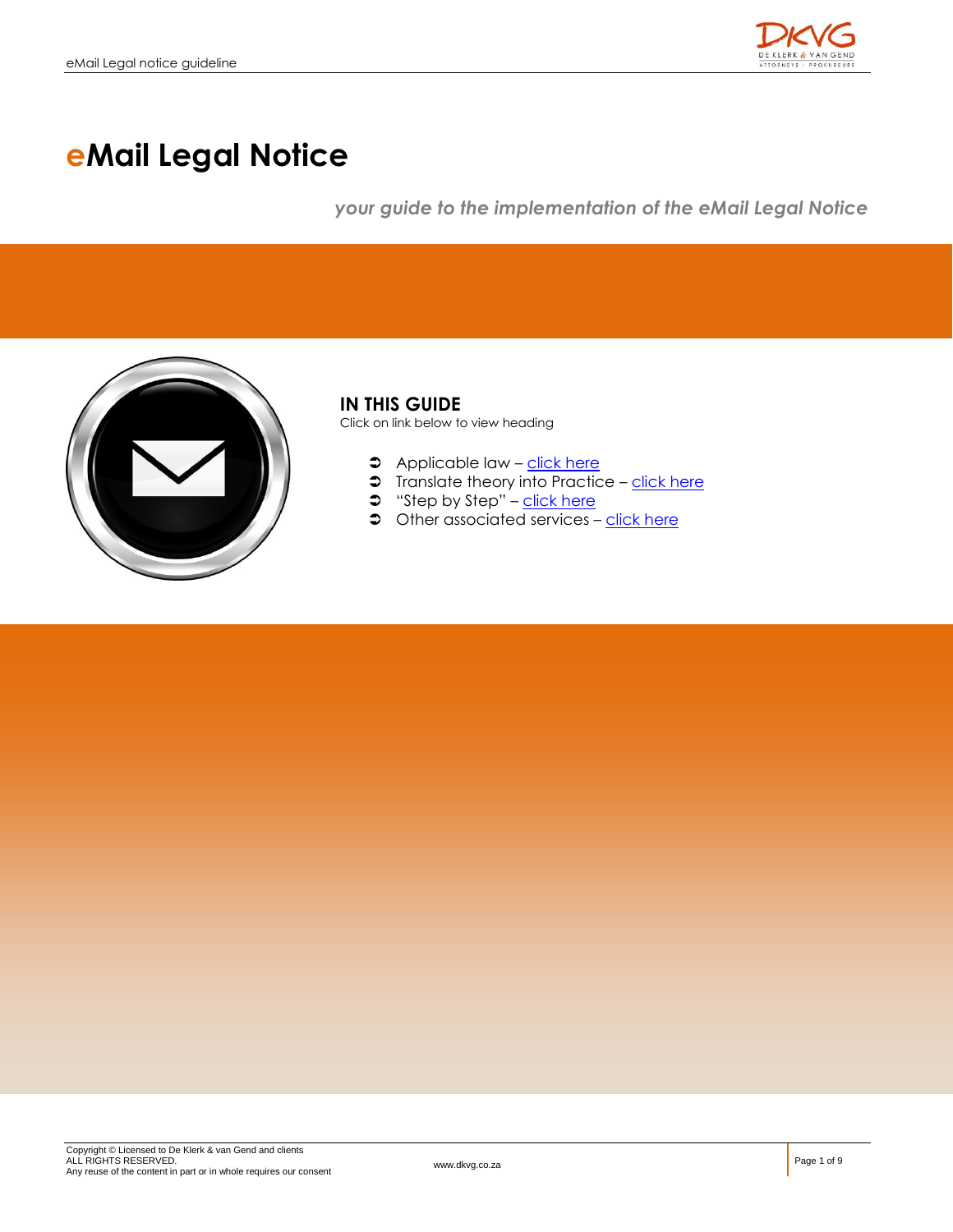



<span id="page-1-0"></span>The eMail Legal Notice is not just another document; there are various reasons why an eMail Legal Notice should be incorporated at your organisation. Herewith a brief summary of the applicable law

### **Electronic Communications and Transactions Act 25 of 2002**

### **Section 11:**

- (1) Information is not without legal force and effect merely on the grounds that it is wholly or partly in the form of a data message;
- 2) Information is not without legal force and effect merely on the grounds that it is not contained in the data message purporting to give rise to such legal force and effect, but is merely referred to in such data message;
- 3) Information incorporated into an agreement and that is not in the public domain is regarded as having been incorporated into a data message if such information is
	- a) referred to in a way in which a **reasonable person** would have **noticed the reference** thereto and incorporation thereof; and
	- b) accessible in a form in which it may be **read**, **stored** and **retrieved by the other party**, whether electronically or as a computer printout as long as such information is reasonably capable of being reduced to electronic form by the party incorporating it.

### [own **bold**]

### **Companies Act 2008**

### **Section 32(4)**

Every company must have its name and registration number mentioned in legible characters in all notices and other official publications of the company, including such notices and publications in electronic format as contemplated in the Electronic Communications and Transactions Act, and in all bills of exchange, promissory notes, cheques and orders for money or goods and in all *letters*, delivery notes, invoices, receipts and letters of credit of the company.

### **Copyright Act 1978**

Establish authorship and ownership in content and material that form part of the email. Establish Copyright under the applicable categories as addressed under the Copyright Act 1978, such as literary works, computer programs etc.

**[Regulation of Interception of Communications Act 70 of 2002,](http://www.polity.org.za/pdf/RegOfInterOfCommAct70.pdf) section 5 and section 6.**

The general rule:-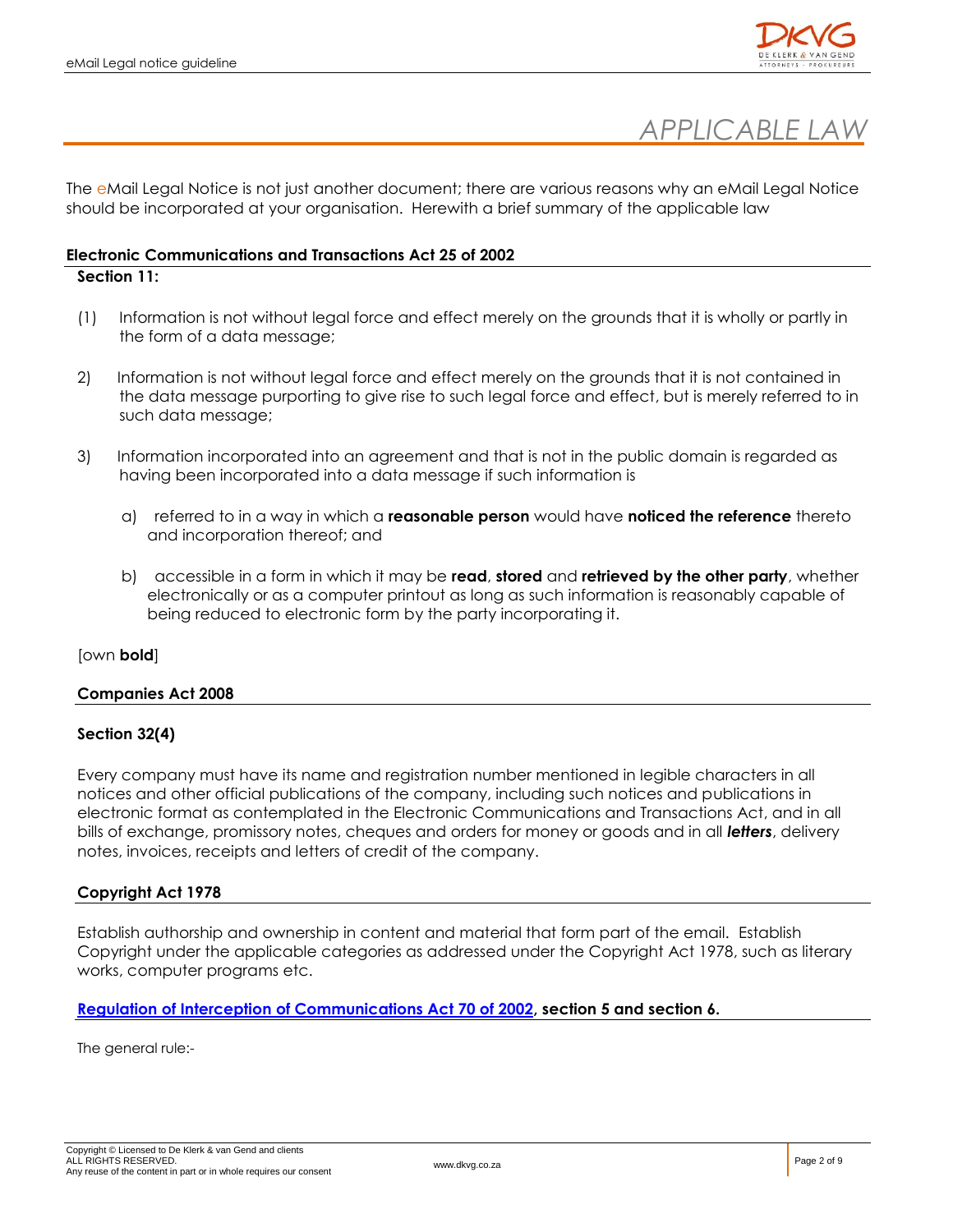

*No person has the right to intentionally<sup>1</sup> intercept or attempt to intercept or authorize or procure any other person to intercept at any place in the Republic any communications (direct and indirect<sup>2</sup> communications) in the course of its occurrence or transmission.*

Under the Act there are exceptions to the general rule, with the following 3 exceptions applicable to ecommuications between 2 or more parties: -

- 1. By a person that is part of the communication (**section 4**);
- 2. With prior written consent from a party to the communication (**section 5**); and
- 3. In connection with carrying on of a business if that person (**section 6**)

### **Judgments in the ticket cases**

In all the 'ticket' cases it was established that the position (on the front of the ticket, or at the entrance of the parking lot) of the Reference to the Terms and Conditions of Services is extremely important. This will determine the validity or enforceability of the Terms and Conditions applicable to the services utilized by the customer, e.g. parking lot, train services etc.

### **The eMail Legal Notice is seen as a browse wrap agreement, even if it is available through a hyperlink to another page – Section 11(3)(a) applicable**

 $\overline{a}$ 

<sup>&</sup>lt;sup>1</sup> Interception means aural or other acquisition of contents of any communication through the use of any means, including an interception device (this include email filtering and blocking technologies), so as to make some or all of the contents of a communication available to a person other than the sender or recipient or intended recipient of that communication and includes, monitoring by means of a monitoring device, viewing, examination or inspection of the content of any indirect

communications and diversion of any indirect communication from its intended destination to any other destination.<br><sup>2</sup> **indirect communication** as applied above, which means the transfer of information, including a message music, or other sounds, data, text, visual images, whether animated or not, signals or radio frequency spectrum.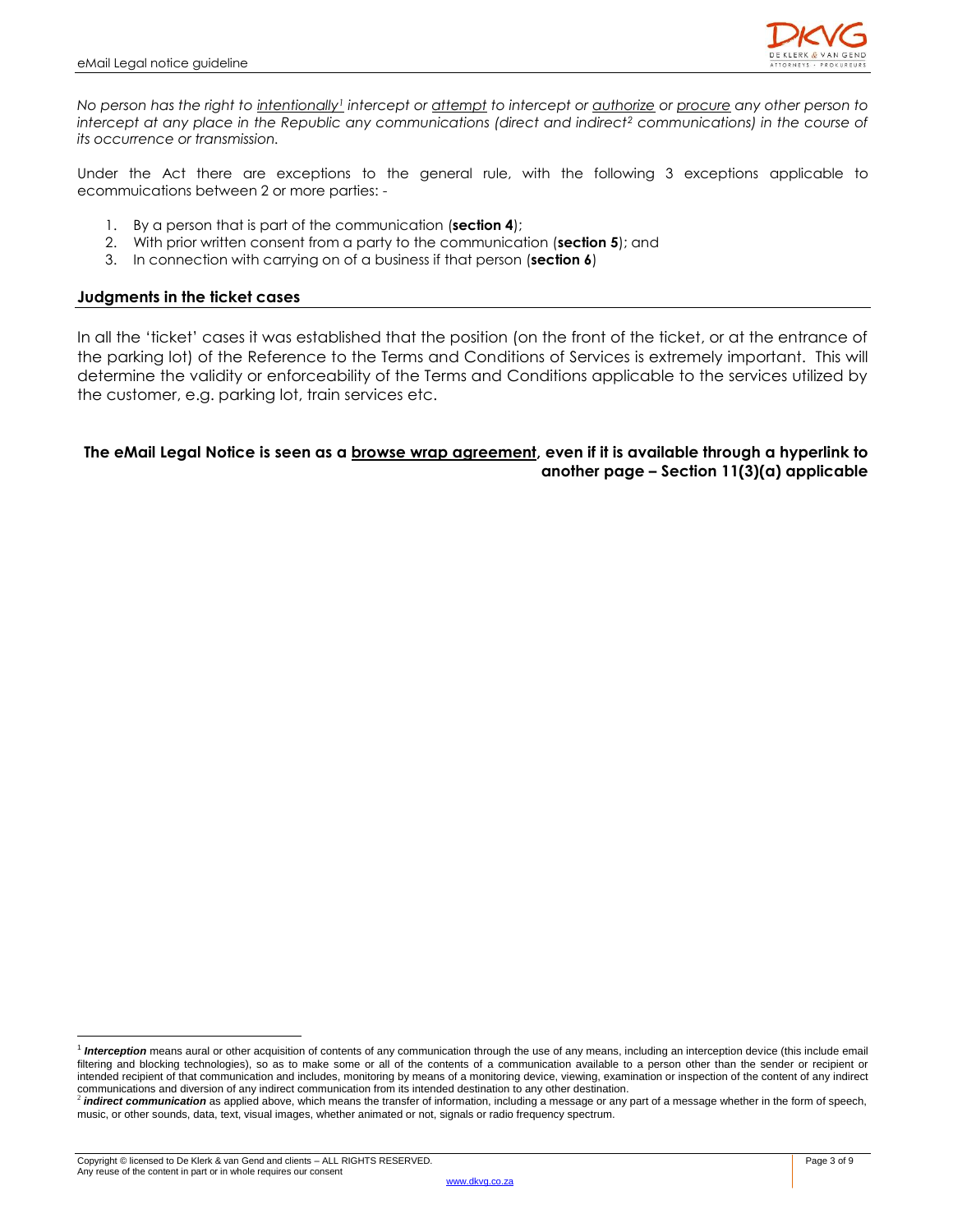

### *"TRANSLATE THEORY INTO PRACTICE"*

<span id="page-3-0"></span>How to apply the applicable law and ensure that the eMail Legal Notice is valid and enforceable?

- **1.** The eMail legal notice must be available as a hyperlink from the top of every eMail sent by an employee of your organisation or sent by any person on behalf of your organisation;
- **2.** The hyperlink must be titled "*eMail legal notice*" or "*Legal notice*" or "*eMail terms*";
- **3.** The hyperlink must be reasonably visible by person(s) receiving the eMail message;
- **4.** The hyperlink must link to the actual eMail legal notice;
- **5.** E-mail recipients or those accessing the eMail legal notice should be able to download, save and print it.

## *POSSIBLE PROBLEMS*

- **1.** Receiver of email does not have a browser and not able to use hyperlink to read, print or download email legal notice;
- **2.** Link at the top of the email forms part of the email banner and some organizations detach banners for security reasons, which means that the receiver does not receive the email legal notice hyperlink at all

### **Solution(s) / Additional Controls**

- **1.** To deal with the possibility of a receiver that does not have a browser add the following at the bottom of your email signature:" You could also click here to view our full eMail Legal Notice".
- **2.** To deal with the possibility where an organization detach the email banner with your hyperlink to the email legl notice – add the following at the bottom of your email signature: "If you do not have web access, please email [legalnotice@[yourdomain].co.za for a PDF version to be mailed to you."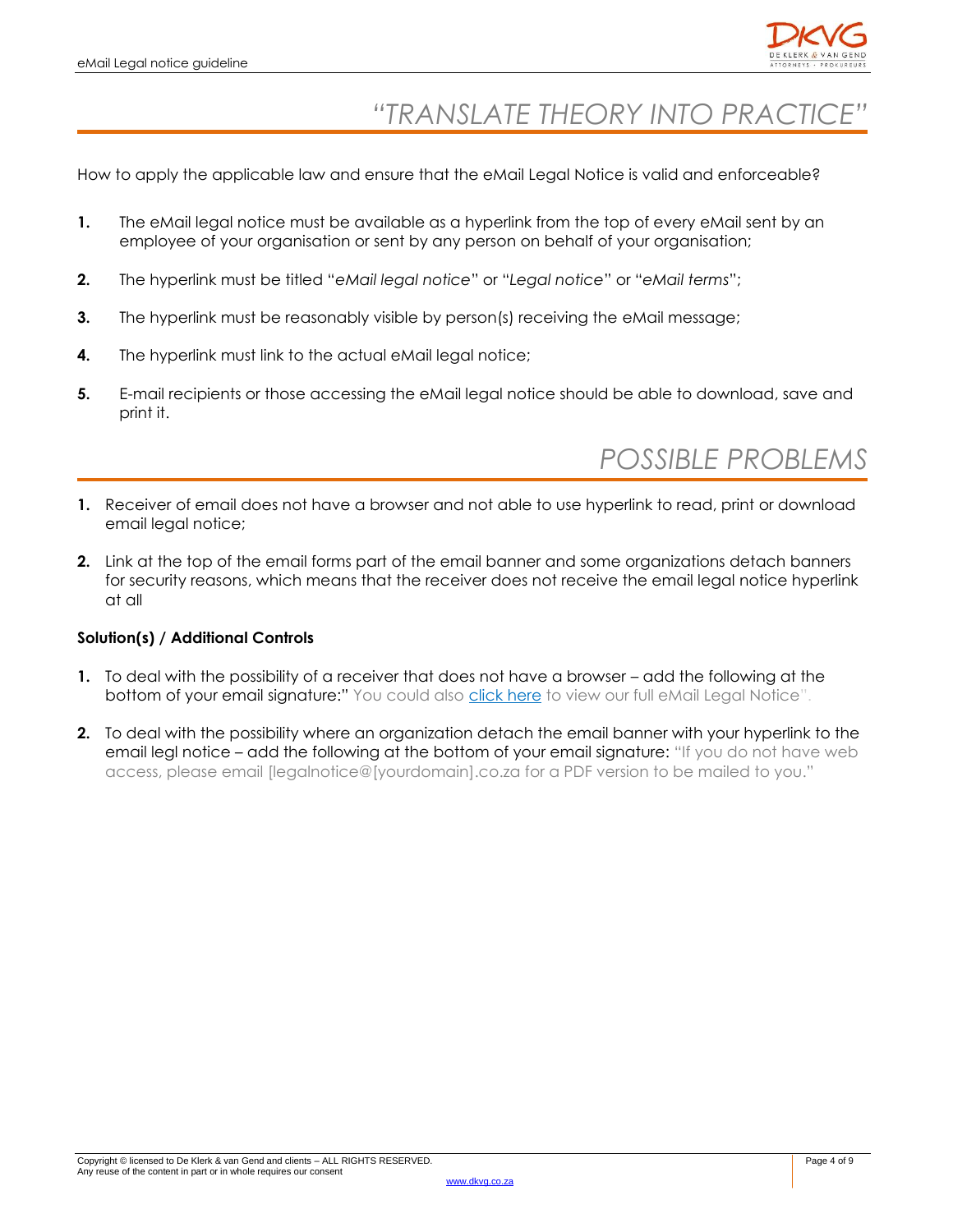

### STEP BY STEP

### <span id="page-4-0"></span>**STEP 1**

The Accountable department of your organisation or person responsible for compliance and risk management should approve or ratify the content of the proposed eMail legal notice.

#### **STEP 2**

Publish the eMail legal notice on a separate page of the company website, e.g. [www.yourcompanyname.co.za/emaillegalnotice/,](http://www.yourcompanyname.co.za/emaillegalnotice/) in a format that enables downloading, printing and saving but not allowing the reader of the said email Legal Notice to be able to change the document (e.g. encrypted PDF). See example in **Annexure A**; or publish the eMail Legal Notice in encrypted html format - See [Annexure B](#page-7-0)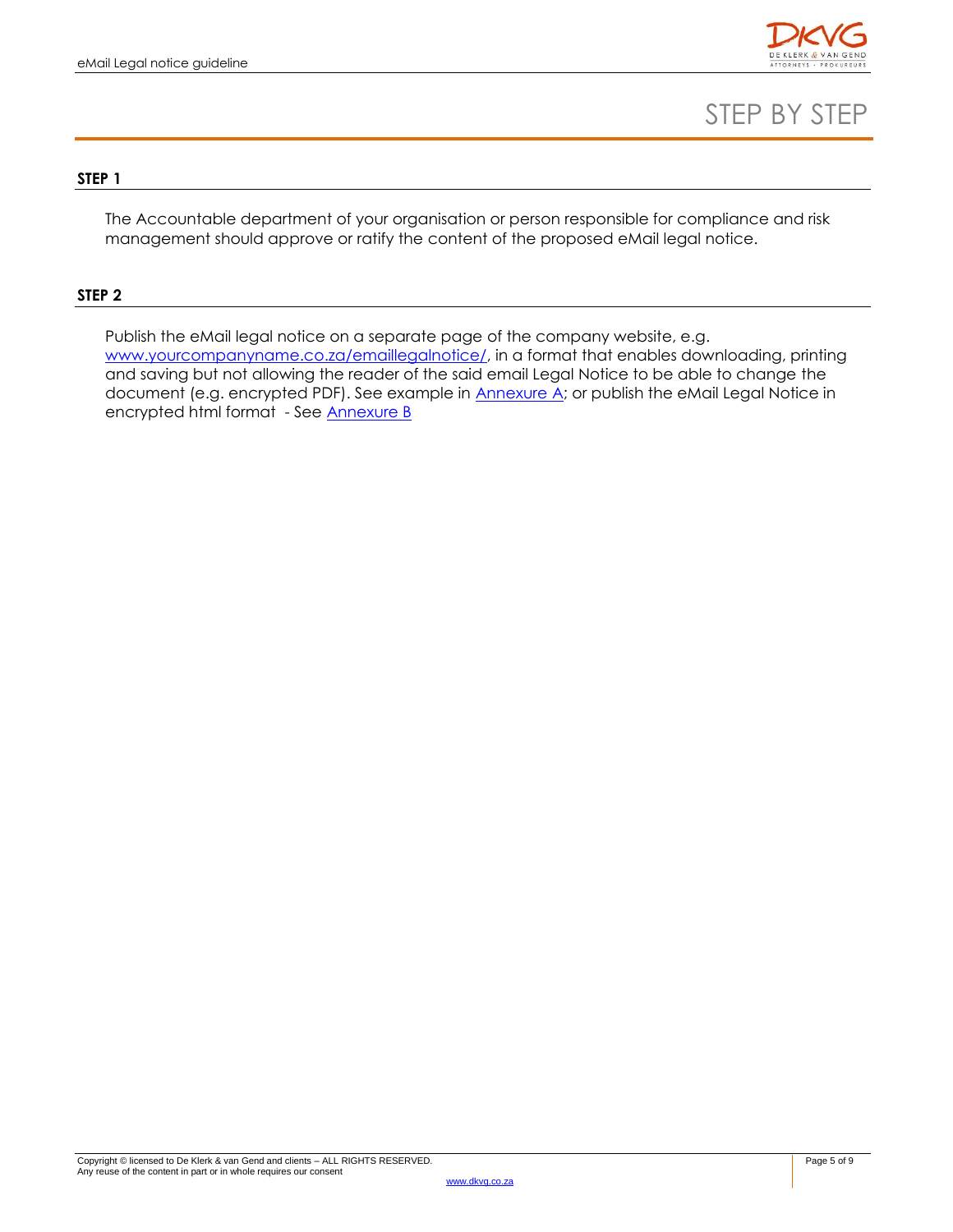

## OTHER ASSOCIATED DELIVERABLES

<span id="page-5-0"></span>It is imperative in any organisation to ensure that the various Policies and Notices are interrelated. No policy can stand in isolation and careful consideration should be given to the implementation of new Policies and Notices or changes / amendments to existing Policies and / or Notices and the effect of same on other existing policies. In light of the aforesaid a list of other deliverables under the heading of 'eCommunications', that may be applicable to your organisation:

### **Deliverables**

- eCommunication Policy;
- eMail Retention Policy;
- Social Media Policy
- Records Management Policy;
- Disaster Recovery Plan;
- Interception and Monitoring Policy (based on latest Interception legislation);
- eCommunications with investors and shareholders;
- Digital Certificates, Practice Statements and Policy
- Privacy Policy;
- Data protection Policy
- Mobile Device Policy or BYOD Policy
- IT Security Policy

For more information on other IT&IP law services and/or solutions [click here.](http://dkvg.succeedgroup.co.za/page/intellectual-property-it-law/)

You can contact Gerrie van Gaalen or Chris Brand for further assistance.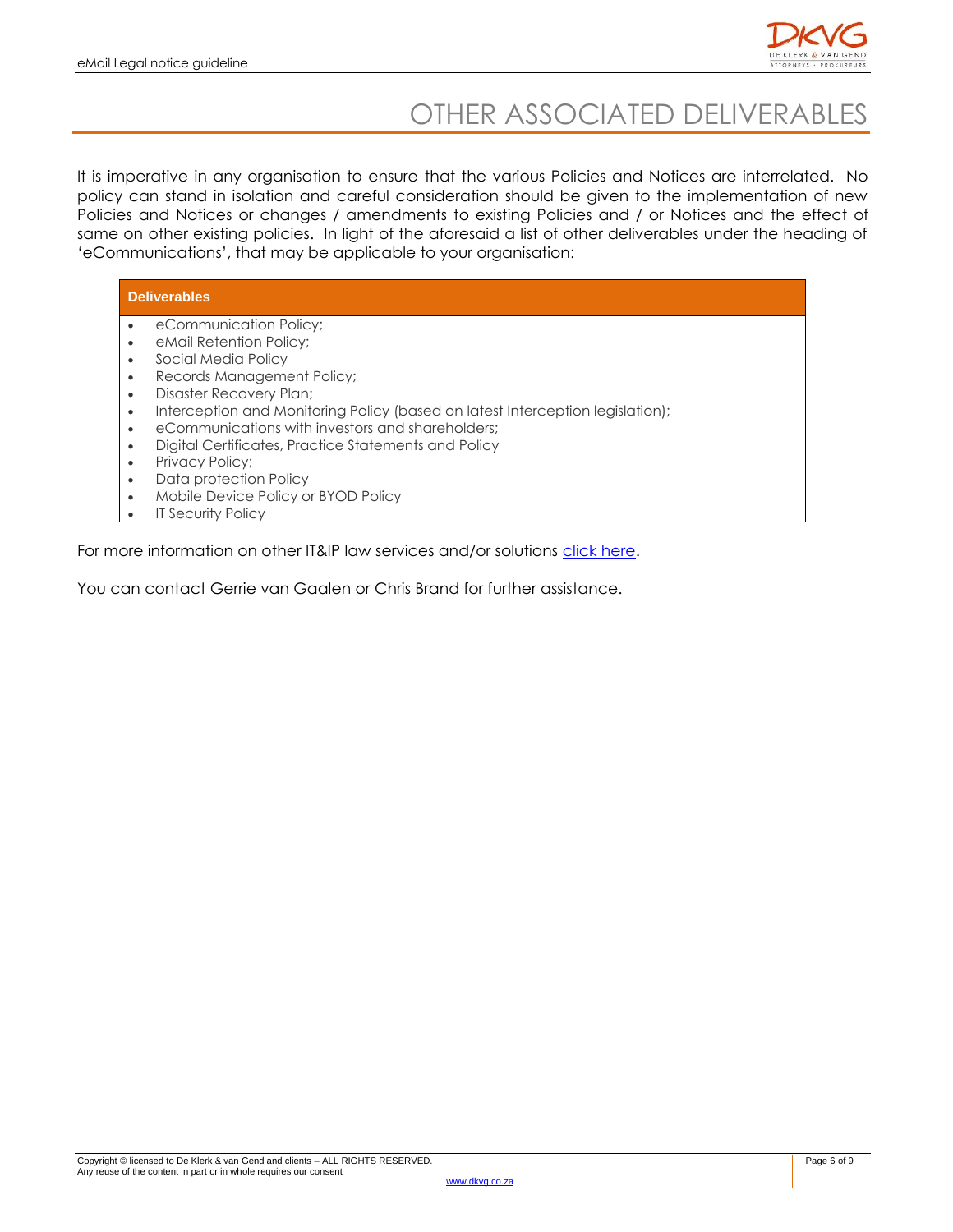

### <span id="page-6-0"></span>ANNEXURE A EMAIL LEGAL NOTICE IN PROTECTED PDF FORMAT



#### **EMAIL LEGAL NOTICE**

THE TERMS AND CONDITIONS BELOW SHALL APPLY TO ALL EMAIL COMMUNICATIONS TO AND FROM DE KLERK & VAN GEND INC. **ENDRUCED** 

|                            | $\cdots$                                                                                             |
|----------------------------|------------------------------------------------------------------------------------------------------|
| <b>Company Name</b>        | De Klerk & van Gend Inc.                                                                             |
| <b>Registration number</b> | 1997/016509/21                                                                                       |
| <b>VAT number</b>          | 4280253453                                                                                           |
| <b>Directors</b>           | AF Brand (Chairman), DS Duffett, DP Smit, HP Serfontein, CA Albertyn, GC van Niekerk, MF Bardien, MI |
|                            | Higgins, JW Odendaal, M Koorts, CS Gersbach, AE Human, G van Gaalen                                  |
| <b>Physical Address</b>    | <b>Click here</b>                                                                                    |
| <b>Contact details</b>     | <b>Click here</b>                                                                                    |
| Web site                   | www.dkvg.co.za                                                                                       |

#### Kindly take note:

1. Copyright: The content in or attached to this email is the property of DKVG or has been licensed to DKVG to utilise in accordance with the applicable license. The addressee of this email may read this email and attachments (where applicable) and may only copy same for purposes of back up, compliance with retention legislation or where addressee acts as a conduit of the said email. The content and attachments of this email may not be utilised for commercial purposes, unless agreed to between the parties of this email.

#### 2. Confidentiality

- The information contained in or attached to this email may contain confidential and privileged information and is solely for the use of the party to whom the sender intended to send the information ("intended recipient").  $21$ reply email immediately, not open the attachments (if any) and delete it.
- 2.2 Any email content or attachments you transmit to us by electronic mail or otherwise (including any questions, data, answers, comments, suggestions, or the like) will be treated as non-confidential and non-proprietary by us, unless expressly agreed otherwise in writing or where such information is dealt with as privileged information under the DKVG attorne

#### Data- & Privacy Protection 3.

- The email address(es) used in this email is/are used for the purpose of conveying this message and related messages only. The email  $3.1$ address(es) may not be used for any other purpose unless the parties to this email have opted for such other use. The email address(es) under this email may not be used for any unsolicited communications or placed in a database to be used by 3rd parties for purposes of unsolicited communications.
- 32 Any personal information that is transmitted to us will be dealt with in accordance with our Privacy Policy.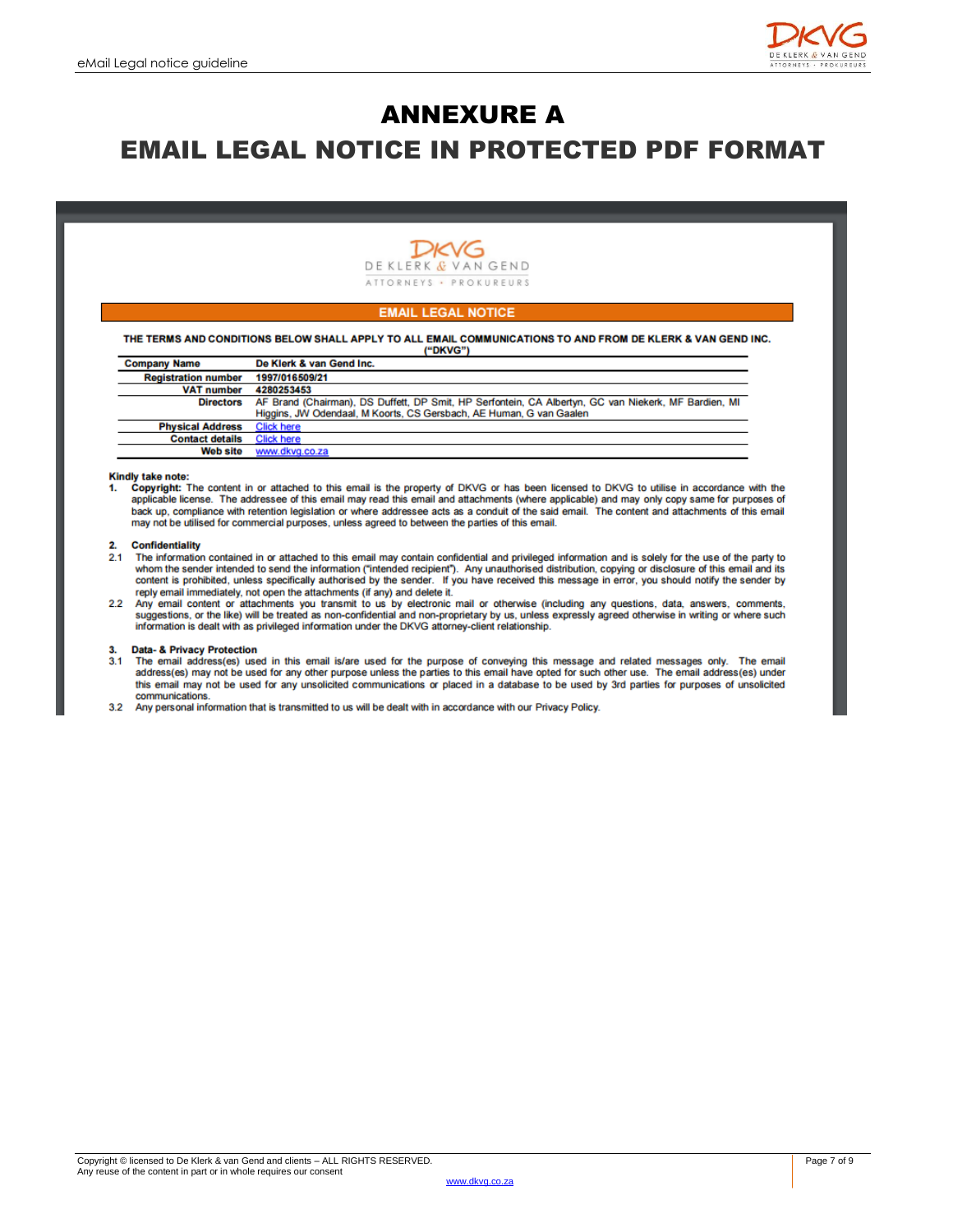

### <span id="page-7-0"></span>ANNEXURE B EMAIL LEGAL NOTICE IN PROTECTED HTML FORMAT



| Home                                | <b>The Firm</b> | The Team                                                                                                                                                         | <b>Services</b> | Employment                                 | <b>News</b> | Contact | <b>Legal Terms</b>                                                                                          |  |
|-------------------------------------|-----------------|------------------------------------------------------------------------------------------------------------------------------------------------------------------|-----------------|--------------------------------------------|-------------|---------|-------------------------------------------------------------------------------------------------------------|--|
| Cape Town<br>Phone: +27 21 424-9200 |                 | <b>Tyger Valley</b><br>Phone: +27 21 914-4020                                                                                                                    |                 | <b>Claremont</b><br>Phone: +27 21 683-3553 |             |         | 8060                                                                                                        |  |
| <b>Email Legal Notice</b>           |                 |                                                                                                                                                                  |                 |                                            |             |         |                                                                                                             |  |
| $\rightarrow$ Print                 |                 | <b>A</b> PDF Download                                                                                                                                            |                 |                                            |             |         |                                                                                                             |  |
|                                     |                 |                                                                                                                                                                  |                 | ("DKVG")                                   |             |         | THE TERMS AND CONDITIONS BELOW SHALL APPLY TO ALL EMAIL COMMUNICATIONS TO AND FROM DE KLERK & VAN GEND INC. |  |
| <b>Company Name</b>                 |                 | De Klerk & van Gend Inc.                                                                                                                                         |                 |                                            |             |         |                                                                                                             |  |
| <b>Registration number</b>          |                 | 1997/016509/21                                                                                                                                                   |                 |                                            |             |         |                                                                                                             |  |
| <b>VAT number</b>                   |                 | 4280253453                                                                                                                                                       |                 |                                            |             |         |                                                                                                             |  |
|                                     |                 | AF Brand (Chairman), DS Duffett, DP Smit, HP Serfontein, CA Albertyn, GC van Niekerk, MF Bardien, MI<br>BALON-HALL 14 Results OO Oscalarly AF Human Over Oscalar |                 |                                            |             |         |                                                                                                             |  |